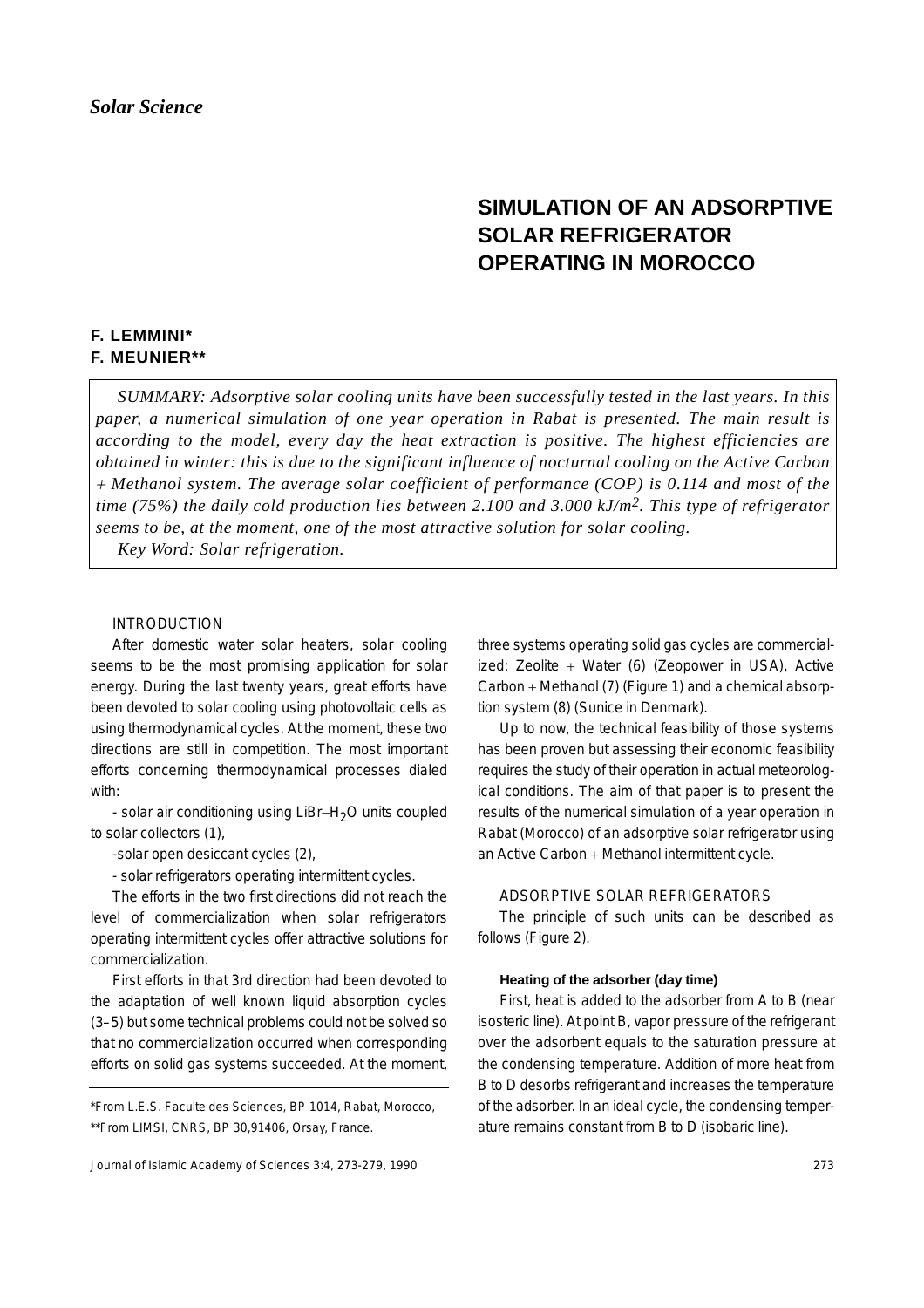#### ADSORPTIVE SOLAR REFRIGERATOR LEMMINI, MEUNIER

Figure 1: View of a commercialized solar adsorptive refrigator operating with an Active Carbon + Methanol pair.

#### PERFORMANCES

\*Inside effective content of isothermal enclosure: 2001. \*Inner temperature: ≤47°F (8°C).

\*Accessory production of ice cubes.

## \*Conditions:

- Max external temperature: 109°F (43°C) (trpocal class/NF).
- Min average sun exposure: 4.5 kWh/m2 per day.
- Insulation of isothermal coffer conforming with OMS specifications.



Figure 2: Schematic of solar adsorptive refrigerating cycle.



### **Cooling of the adsorber (night time)**

When insolation decreases, the adsorber temperature decreases. The adsorber gradually cools discrading sensible heat from D to F (near isosteric line). At point F, vapour pressure of the refrigerant over the adsorbent equals to the saturation pressure at the evaporating temperature. From F to A evaporation proceeds, ideally at constant pressure (isobaric line), and refrigeration occurs when sensible and latent heat (resulting from adsoption) is extracted from the adsorber. To get an efficient cooling of the adsorber during the night, dampers may be open during the night, but the unit may as well operate without dampers (but with a lower efficiency).

To operate such a cycle, the unit needs either a manual valve (9) for a Zeolite + Water refrigerator and (10) for an Active Carbon + Methanol ice maker or a check valve (11).

The feasibility of adsorptive solar cooling units has been extensively studied in Orsay an a small solar refrigerator (9) and on a large cold store (12), for both operating with Zeolite + Water pair, and on an ice maker operating with the Active Carbon + Methanol pair (10, 13).

In this paper, the Active Carbon + Methanol pair was selected since it seems to present more advantages for commercialization than the Zeolite + Water pair.

## MODELING

The physical model used in the two numerical models presented herein is the same and may be resumed as follows.

#### **Physical model for heat transfer**

Input solar radiation is converted into heat on the front plate of the solar collector

$$
W = W_s - W_p \tag{1}
$$

where W is the collected heat flux,  $W_s$  is the input solar heat flux and  $W_p$  is the heat flux lost by conduction, convection and radiation.

Heat is transferred in the metallic parts of the collector according to Fourier's law

$$
\tilde{n}_1 c_1 \frac{\partial T}{\partial t} = \ddot{e}_1 \ddot{A} T
$$
 [2]

where  $\lambda_1$  /  $\rho_1 c_1$  is the thermal diffusivity of metal. Input solar energy and thermal losses (Equation 1), are taken into account as boundary conditions (15).

Then heat is transferred from the metallic parts to the adsorbent layer through a contact resistance

$$
\ddot{e}\frac{\partial T}{\partial n_s} = h(Tm_s - Ta_s)
$$
 [3]

where the heat exchange coefficient is assumed to be constant. Tm<sub>s</sub> and Ta<sub>s</sub> are the metal/absorbent temperatures at the contact surface.

Finally, heat propagates within the adsorbent layer according to Fourier's law with a source term (dq / dt) due to adsorption or desorption

274 Journal of Islamic Academy of Sciences 3:4, 273-279, 1990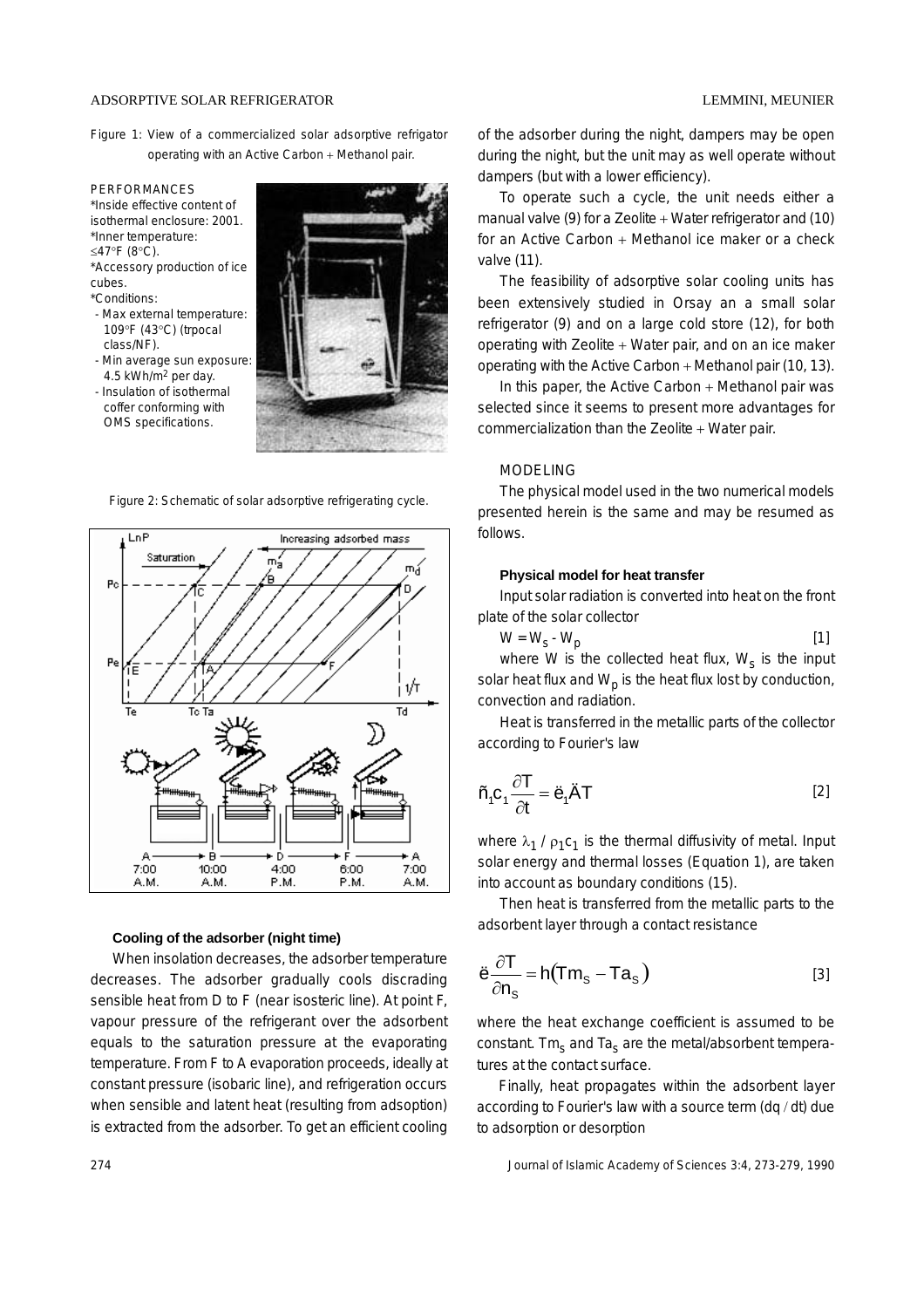$$
\rho_2 (c_2 + mc_3) \frac{\partial T}{\partial t} = \lambda_a \Delta T + \rho_2 \frac{dq}{dt}
$$
 [4]

The conductivity of the adsorbent  $\lambda_a$  is assumed to be constant and (dq / dt), the space-time heat source term, is given by a mass balance equation (Equations 6–7).

## **Physical model for mass transfer**

In flat plate solar collectors, the value of the input heat flux is low enough for applying an equilibrium model. assuming completely negligible mass transfer resistances. This assumption was shown to be valid when the heat rate is less than 750 W/kg of adsorbent (14) in the case of the Zeolite + Water pair. Moreover, Guilleminot et al. (15) have shown experimentally that this assumption is realistic for solar reactors using the Active Carbon AC35 + Methanol pair.

The adsorption equilibrium law may be given in a functional notation:

 $m = m (T_c, T)$  [5] where  $T_c$  is the saturation temperature in the condenser, T is the temperature of the adsorbent and m the amount of adsorbed refrigerant per kilogram of adsorbent.

When adsorbent and / or condensing temperature very adsorption or desorption occur, yielding a mass source term dm / dt :

$$
\frac{dm}{dt} = \left(\frac{\partial m}{\partial T_c}\right)_T \frac{dT_c}{dt} + \left(\frac{\partial m}{\partial T}\right)_{TC} \frac{dT}{dt}
$$
 [6]

The corresponding heat source term (dt / dq) used in Equation [4] is :

$$
\frac{dq}{dt} = q_{st} \frac{dm}{dt}
$$
 [7]

where  $q_{st}$  is the isosteric heat of desorption.

The temperature of an air cooled condenser is related to the condensed flow-rate :

$$
LM_a \frac{dm}{dt} = h_c S_c (T_{ext} - T_c)
$$
 [8]

where L is the latent heat of condensation,  $M_a$  the mass of adsorbent per square meter of collector,  $h_c$  is the heat exchange coefficient,  $S_c$  the exchange area of the condenser and  $T_{ext}$  is the ambient temperature. (It must be noticed that during desorption, dm / dt is negative).

#### **Numerical simulation**

The system of Equations [1–8] can be solved using a finite difference method when boundary and initial conditions are chosen.

The expenditure in computing time depends on the mesh of the spatial grid.

A detailed model (Sunice) takes 100 points for representing in details the heat transfers in the adsorber the influence of the fins is thus taken into account. The set of nonlinear equations is solved iteratively according to a Crank-Nicholson scheme (three iterations for a time step of 450s) (15). Sunice is implemented on IBM-AT Compatible's in Orsay, when only small micro computers (Apple//e) are available in Rabat. Simulation of one day of operation with a version of Sunice implemented on Apple//e would be several days long, which makes that numerical simulation prohibitive. Consequently Sunice was used only for determination of three global parameters that are data values of a simplified model: Mafrisol.

In Mafrisol, the modeled solar collector is one-dimensional, represented by only three points corresponding to the three elements: the front plate, the adsorbent and the rear plate. The temperature of each of these elements is assumed to be the mean temperature of each of these components. Each element is characterized by an equivalent Heat Capacity and the heat transfers between two of these three elements are characterized by equivalent conductance's assumed to be constant (all over the day and all over the year). These phenomenological conductance's globally include the heat transfer resistance at the metal-adsorbent interface, the conductive heat transfer through the packed bed and the effect of fins. These conductance's result from the detailed model Sunice: three test cases were studied, Sunice computes the temperature distributions in metallic volume and in the packed bed. Three global transfer coefficients, determined from average temperatures and heat fluxes, can be used as input data by Mafrisol.

By solving implicit equations with the Crank-Nicholson method (time steps of one hour with only one numerical iteration for each), Mafrisol computes the evolutions of the four temperatures (front, adsorbent, rear and condenser) all along the day, and thus the quantity of desorbed Methanol and finally the heat extraction at the evaporator and the overall solar COP.

Mafrisol is implemented on Apple//e, and the computing time is only one minute per calculated day. This allows calculations on one year of meteorological data, and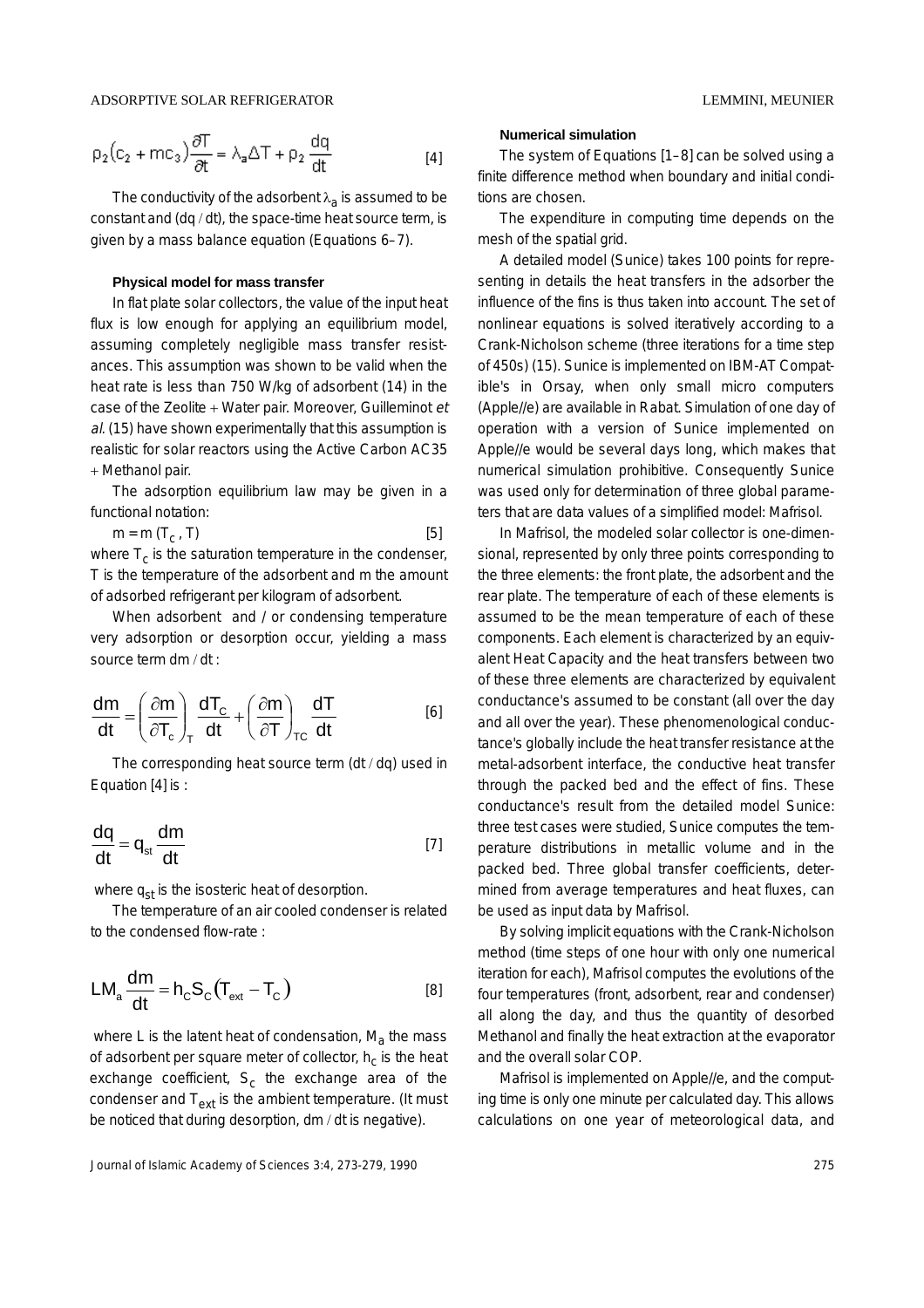#### ADSORPTIVE SOLAR REFRIGERATOR LEMMINI, MEUNIER

studying dependence of performance on some characteristic of the modeled machine.

It was verified on few representative days that both models yield same results concerning performance of the machine.

## METEOROLOGICAL DATA

The site is Rabat, a coastal town of Morocco with a latitude of  $\varphi = 34^\circ$  North.

The solar energy laboratory of the University of Rabat has a complete equipment for solar measurements:

- a pyrheliometer NIP EPPLEY equipped with a pursuit solar system measures the direct solar flux on a plane normal to solar beams.

- pyranometers EPPLEY, black and white. One of them is used for the measurements of the global solar radiation on a horizontal plane.

- thermocouples for the ambient temperature.

An HP 3794A, piloted by an HP9915 micro computer is used for data acquisition and storage. Measurements are performed every 0.6s, integrated over 6 mins and then stored. Measurements from July 1986 to 1987 are used in the following numerical simulation. During that period some data are missing due to electrical cuts. Fortunately other measurement devices allowed us to substitute missing data as follows: Solar fluxes were read on a graphical recorder, ambient temperature was either read on a mercury thermometer during day-time, or deduced from recorded relative humidity during night-time.

Then from these data, the global energy incident the collector according to its orientation had to be computed. We chose a tilt angle of the collector equal to the local latitude, 34° for Rabat. The Energy incident on the collector was computed from the measured data (horizontal and normal). Several models, which differ mainly by the way to compute the diffuse component of the solar radiation (which may be either isotrope or anisotrope (17, 18), have been elaborated. A study of those models, carried out on the data of Rabat, showed that the isotropic model (18), which is the simplest one, is correct (19). The global solar irradiation on a surface tilted by an angle  $β$ -  $I<sub>b</sub>$  – is given by

$$
I_b = I_{bn} \cos \dot{e} + 0.5 I_d (1 + \cos \dot{e}) + 0.5 \text{ at } (1 - \cos \hat{a}) \text{ [9]}
$$

where  $I_{bn}$  and  $I_d$  are respectively the direct normal, the global horizontal (both measured) and the diffuse (deduced from I and  $I_{bn}$ ) solar irradiations,  $\alpha$  is the albedo and  $\theta$  is the incident angle of the direct solar radiation.





Figure 3 shows the variation of the daily global solar energy on collector as well as its repartition on class intervals of width 5.000 kJ/m2 during the period corresponding to the numerical simulation. An accumulation of values (83%) between 15.000 and 30.000 kJ/m2 and an important dispersion during winter are observed.

The ambient temperature (average value on 24 hours) is presented on Figure 4. The points are much more compact than on the former figure but the shape is the same. This figure shows a few days in wintertime with high values of temperature this is because of the 'Chergui', a warm wind blowing from the Sahara.

The statistical characteristics of the daily incident solar energy and of mean temperature are presented in the Table 1.

#### RESULTS OF SIMULATION

## **Optimization of the mass of adsorbent**

An experimentation was conducted in Orsay, (13), involving two types of solar collectors with layers of Acti-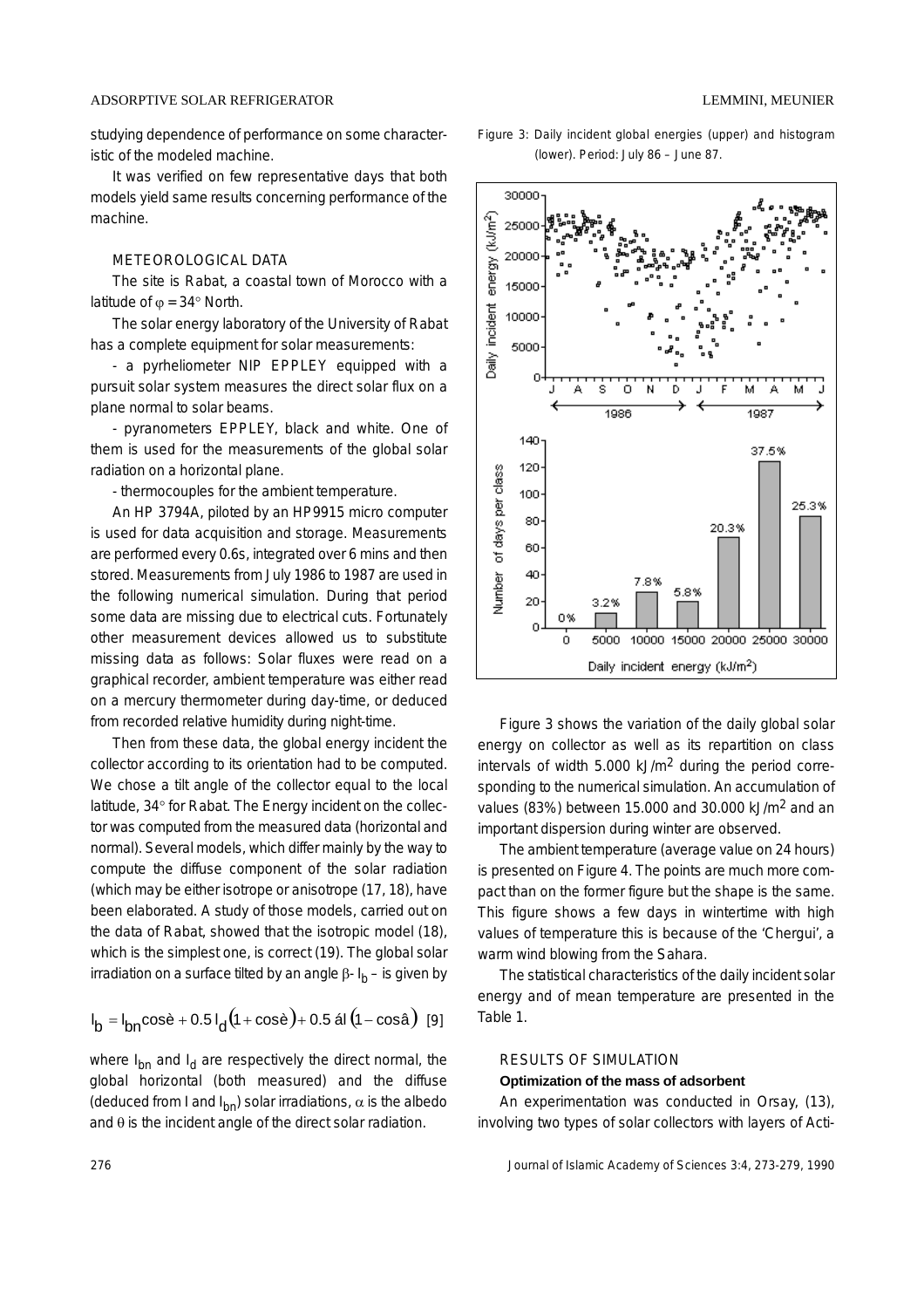#### ADSORPTIVE SOLAR REFRIGERATOR

|                    | Average<br>Value | Absolute<br>Minimum | Absolate<br>Maximum |
|--------------------|------------------|---------------------|---------------------|
| Energy ( $kJ/m2$ ) | 20.320           | 1.908               | 29.286              |
| Temperature $(°C)$ | 18.4             | 9.9                 | 27.2                |

vated Carbon respectively 5 and 6 cm thick. It showed that the 5 cm layer yields slightly better performance in the climate of Paris. These latter collectors contained 22 kg of A.C. per square meter of collector. That comparison was not exhaustive and meteorological conditions in Rabat are quite different. Thus five different thickness corresponding to 13, 15, 19, 23 and 27  $\text{kg/m}^2$  of A.C. were tested. For each value of thickness, the fins distribution is kept similar but the fin height is adapted.

Comparison of calculated performances was performed on the operation during summer-and wintertime. Figure 5 shows that the average Produced Cold is not very sensitive to the mass of adsorbent, the optimal value ( for the geometry of collector here chosen) is 19 kg/m2 all the following calculations herein will be performed with this value.

## **History of the COP along one year**

The solar coefficient of performance (COP) is the ration between the heat extracted from the evaporator (evaporating load) and the daily solar energy incident on the plane of the collector. In previous works (7, 10, 12, 13) solar COP used to be presented as if the evaporated amount of refrigerant were exactly the same as the desorbed mass (one reason is the condensed amount of adsorbate was experimentally measured, but not the evaporated one). In actuality, the mass desorbed during the day-time is usually different from the mass adsorbed during the night, because the actual 'cycle' of a solar machine is not thermodynamically cyclic at the end of one night, most of the time, the temperature of the adsorber is Figure 4: Daily mean temperature. Period: July 86 – June 87.



Figure 5: Influence of the mass of adsorbent on the produced cold.



not the same as at the end of the Solar COPa computed from the adsorbed mass, and the Solar COPd, computed from the desorbed mass.

COPa is roughly minimal in summertime (0.09) and maximal in winter (0.15) (Figure 6). A few days yield a COPa greater than 0.20. In fact the insolation for these seven days was very low (less than 5.000 kJ/m2) when the previous days were always very bright. Consequently, at the morning of these 'grey' days the temperature of collector was much higher the ambient, and became much

Table 2: Influence of ambient temperature on solar COP.

| Day         | Solar Energy<br>(kJ/m <sup>2</sup> ) | Ambient Temperature<br>(°C) | Average Nocturnal<br>Temperature | Solar COP<br>(desorbed) | Solar COP<br>(adsorbed) |
|-------------|--------------------------------------|-----------------------------|----------------------------------|-------------------------|-------------------------|
| 24 July '86 | 20.509                               | 23.1                        | 22.1                             | 0.102                   | 0.094                   |
| 30 July '86 | 20.783                               | 23.6                        | 22.7                             | 0.098                   | 0.091                   |
| 27 Nov '86  | 20.254                               | 15.4                        | 14.2                             | 0.142                   | 0.124                   |
| 30 Nov '86  | 20.207                               | 15.2                        | 13.9                             | 0.135                   | 0.136                   |

Journal of Islamic Academy of Sciences 3:4, 273-279, 1990 277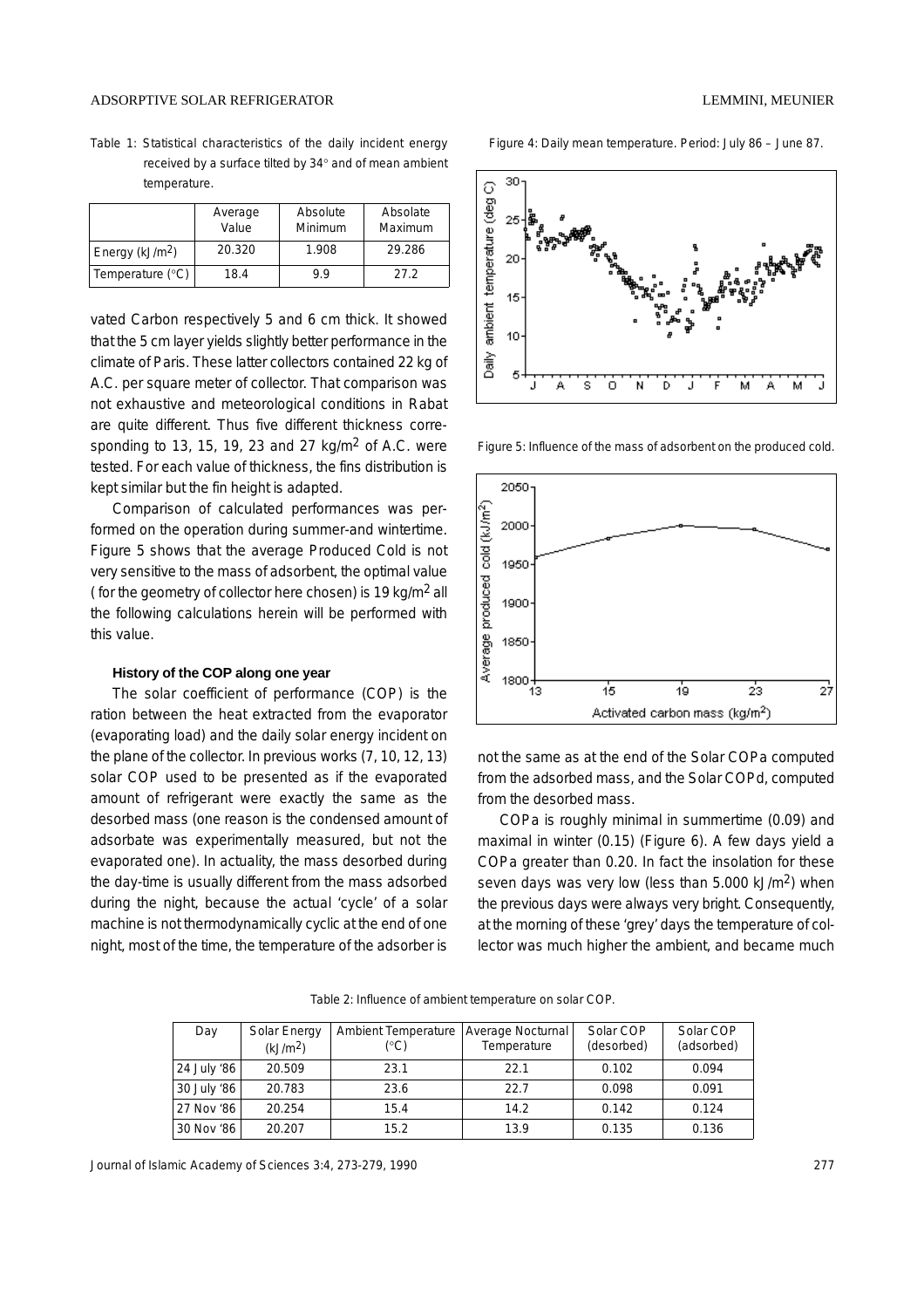ADSORPTIVE SOLAR REFRIGERATOR LEMMINI, MEUNIER

Figure 6: Solar COP (upper) and histogram (lower) (COP adsorbed). Figure 7: Solar COP (upper) and histogram (lower) (COP desorbed).



closer to the ambient at the end of the night. This difference of temperature between two successive morning causes some adsorption, inducing non-negligible heat extraction. This heat extraction almost does not depend on the incident energy, and if the latter is very low, the COPa reaches aberrant values. Moreover such very high values 'hide' the absence of desorption. This absence clearly appears when COPd is considered (Figure 7), where those days have a zero COPd. As well diagrams as histograms show that 'normal' days yield the same results for COPd and COPa: roughly 45% of days with COP between 0.10 and 0.12, roughly 35% with higher COP's (mainly up to 0.14), and 20% with lower values (mainly down to 0.08); the evolutions along the year are also roughly similar. The average value of COP (ratio of total heat extraction by total solar input) is 0.114.

Better values of COP's in winter although solar input is minimum, show the influence of ambient temperature on performance of a machine using Active Carbon + Methanol pair (20). In Table 2, four days are selected, with similar incident solar energies but with different ambient temperatures a decrease of 8.5°C of the latter one yields an increase by 40% of the solar COP.



#### **History of the cold production along one year**

The Cooling is presented on Figure 8. Compared with the isolation (Figure 3), it can be seen that.

- the dispersion of Produced Cold roughly reproduces the dispersion of insolation.

- as explained in former sub-section, the low ambient temperatures in winter 'compensates' the low values of insolation for the bright days, the heat extraction hardly depends on the season. For 70% of the studied days, Produced Cold lies between 2.100 and 3.00 kJ/m2, and is higher for 5%. The average value is 2.050, minimum is 360 and maximum is 3.430 kJ/m2.

It can be noticed that the Cold Production is always positive. But this is the Gross Cold Production. Some losses must now be accounted for e.g. thermal losses of cold store for a Refrigerator, or energy for cooling Water from ambient temperature down to 0°C for an Ice Maker.

## **CONCLUSION**

For the present study, a special care was brought in gathering complete and accurate meteorological data all along one year. These data can be used for various simulations. A simplified model of an adsorptive solar